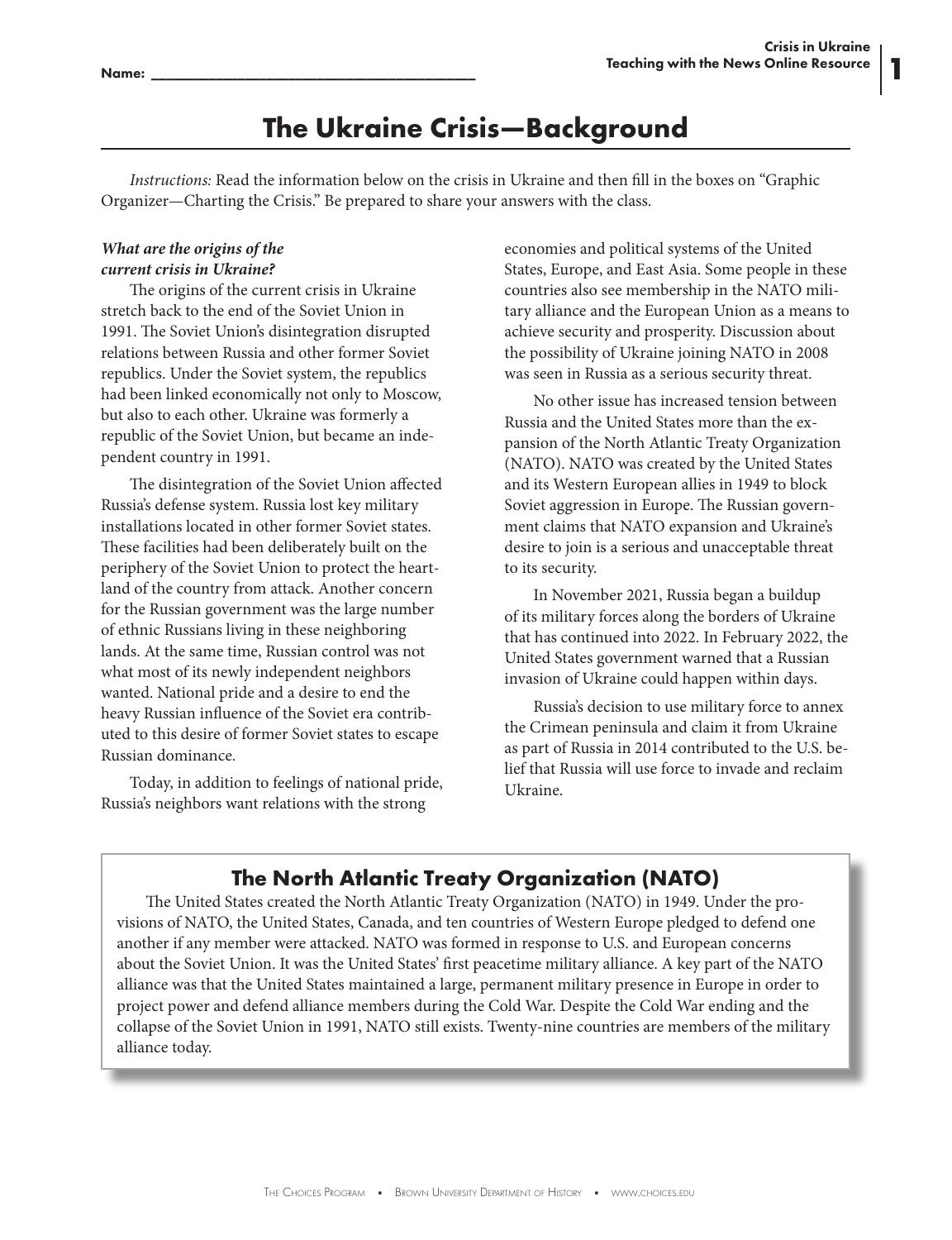**2**

#### *What are some international perspectives on the situation?*

#### **Ukraine**

The Ukrainian government is deeply concerned about the buildup of Russian military forces on the border of Ukraine. It believes its security is threatened by the Russian military, as it has been since the annexation of Crimea in 2014. Ukrainian President Zelensky points out that the Ukrainian government has been fighting Russian-backed forces in the Donetsk and Luhansk regions of Ukraine since then. Zelensky has urged the United States and its European allies not to wait to act until Russia invades and to impose economic sanctions now. (Economic sanctions are restrictions on international trade and financial transactions.)

*"We urge all efforts before, not after a possible escalation. Ukraine needs security guarantees today. European security is threatened by a war in the center of Europe. Ukraine needs real and efficient security guarantees. That's in the interest of all our European partners."* —Ukrainian President's Chief of Staff Andriy Yermak, February 11, 2022

Although the goal of obtaining NATO

membership was adopted as part of Ukraine's constitution in 2017, President Zelensky suggested that Ukraine might be forced to rethink that goal.



In the winter of 2013-14, protesters in Kiev's Independence Square demonstrated against pro-Russia Ukrainian President Yanukovich's decision to deepen Ukraine's ties with Russia. Riot police and security forces used violence and intimidation tactics in their crackdown against continuing demonstrations. In January 2014, Yanukovich's government implemented anti-democratic legislation restricting political dissent. In late February, violence led to rising death tolls among protesters and the police. Under growing pressure, Yanukovich fled Kiev to Russia and the Ukrainian parliament voted to oust him from government. In March 2014, the crisis escalated further. Russia used military forces to annex Crimea and claimed it from Ukraine as part of Russia. Residents of Crimea, 70 percent of whom are ethnic Russians, voted overwhelmingly to cement their ties with Russia. Russian-backed separatists have been fighting Ukrainian forces in the regions of Donetsk and Luhansk since then.